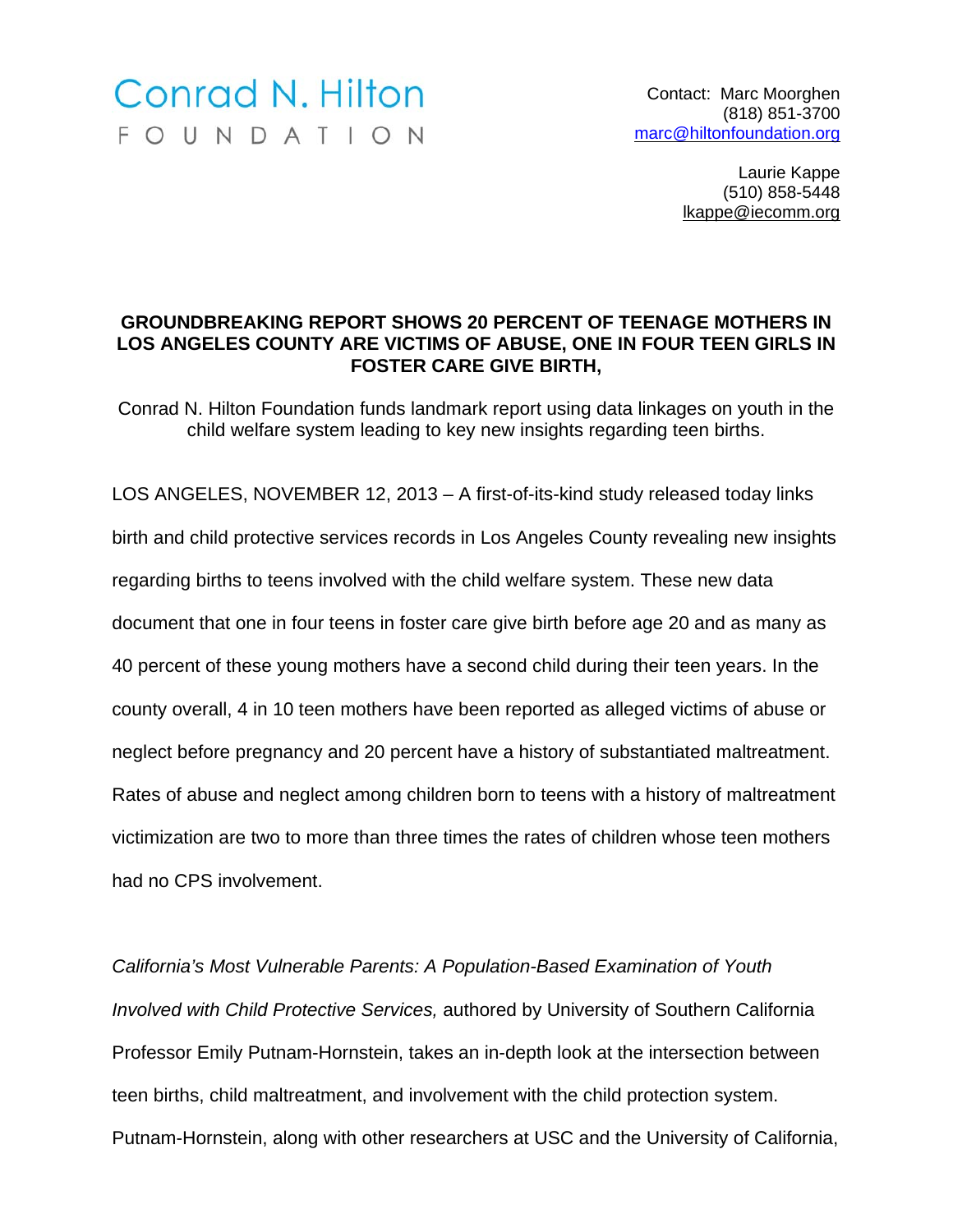Berkeley, linked and then analyzed roughly 1.5 million California birth records and 1 million CPS records, with a second phase of research focusing on the maltreatment risk of children born to adolescent mothers.

"This analysis provides a new, population-level understanding of child-welfare involvement among teen mothers and their children," said Putnam-Hornstein. "These data underscore opportunities for targeted prevention as well as the importance of policies that support and enhance the parenting capacity of young mothers." The report is particularly timely as it follows the recently passed legislation (SB528) to ensure accurate and comprehensive data collection on pregnant and parenting minor foster youth.

"This pioneering study provides an in-depth look at some of the most vulnerable youth in our society," said Steven M. Hilton, chairman, president, and CEO of the Conrad N. Hilton Foundation. "It's critical that we provide opportunities for these young parents to strengthen their parenting skills and make choices that can have positive effects on their lives and those of their children. With early intervention we can break the cycle of abuse that impacts maltreated children generation after generation."

In 2012, California became one of the first states in the nation to extend foster youth status until age 21. Different programs and services will likely be required to adequately respond to the needs and circumstances of non-minor youth who remain in the foster care system, particularly in the area of parenting supports. This report finds that as many as one in three female youth in California may be parenting by the time they exit the foster care system on their  $21<sup>st</sup>$  birthday.